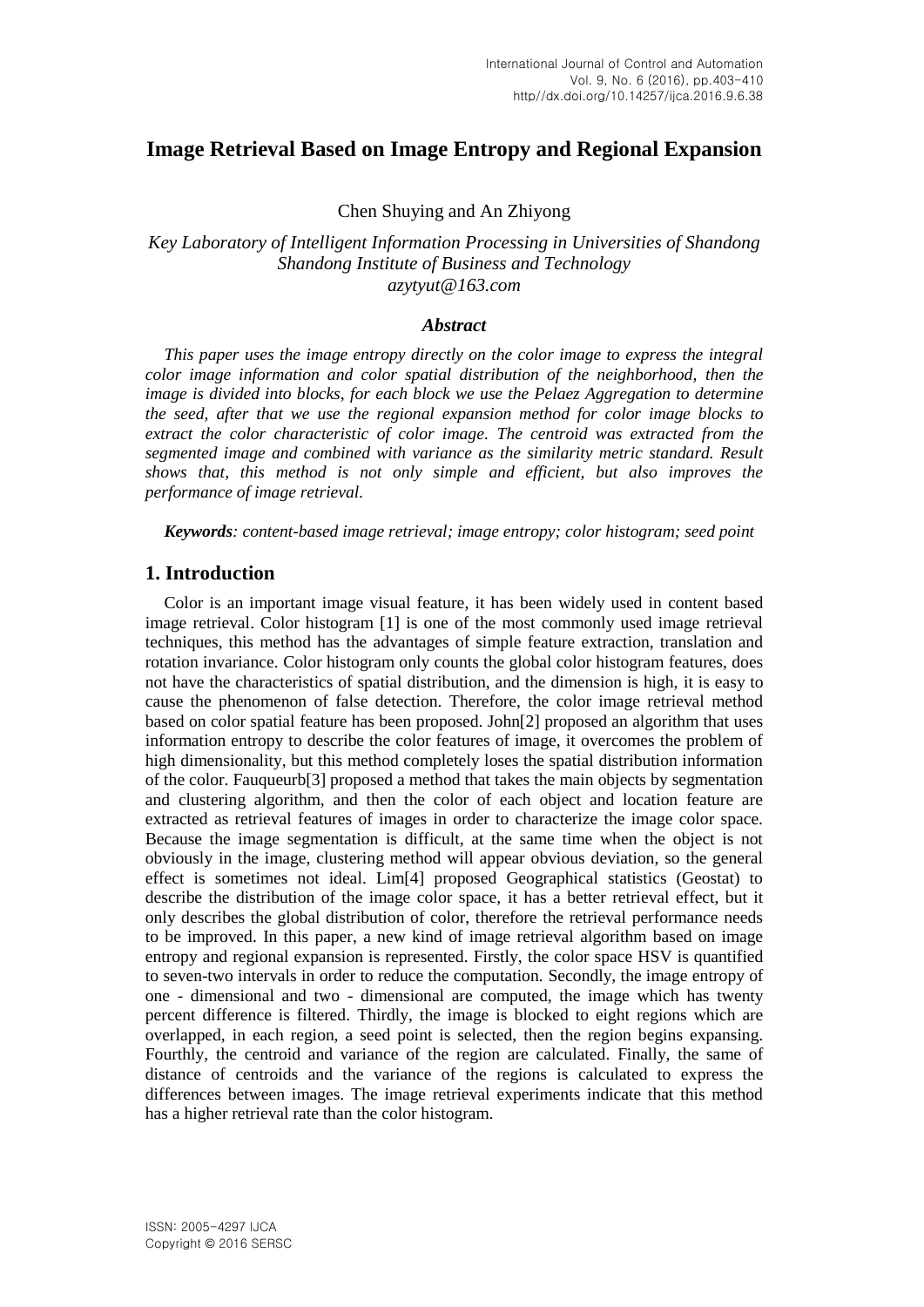# **2. The Proposed Algorithm**

### **2.1. The Selection of Color Space**

Color models are now used mostly in the face of hardware or the application. A hardware oriented for example is like a color monitor and printer. Application oriented for example is Photoshop processing. In digital image processing, the actual hardware model in the face of the most common is the RGB (red, green, blue) model. The RGB model is also known as additive mixture model [5]. It is a method with RGB three colors superimposed on each other to achieve color mixing, and it is suitable for display on the display of light. CMY (green, red, yellow) and CMYK (green, red, yellow, black) model are for color printer. The HSV color model is a suitable model for the naked eye vision, it is popular with content-based image retrieval. The model based on HSV (hue, saturation, brightness)is more appropriate to describe and explain the way of color. The HSV model divides the image into color and gray information to make it more suitable for the color image description. When people observe a color object, describe it in hue, saturation and brightness. So this paper uses HSV color model. Hue is the attribute to describe the pure colour (pure yellow, orange or red), hue is identified by the color name for example red, green and blue etc. -180°  $\sim 180^{\circ}$  or 0° $\sim 360^{\circ}$  metric corresponds with the angle on the color wheel (color wheel). Saturation gives a metric of white dilution degree, it is usually measured in percentage saturation. Brightness is a subjective descriptor, which embodies the strength concept of colorless, it is a key parameter to describe the color sensation. Brightness is usually measured in percentage saturation, from 0% to 100% corresponds with that from black to white. H is measured by the angle from  $0^{\circ}$  to  $360^{\circ}$ , so H and S can construct a color wheel. In the color wheel, the main colors are along a circular uniform distribution and the secondary colors are located between the main colors. For example, we use yellow and blue to produce green, so green is located between yellow and blue. Each color and its complementary color are opposite on the wheel. The major axis shows the brightness of V, the distance from the major axis to this point represents the saturation S, so the HSV color space can be easily expressed using an inverted cone. The HSV color model has two characteristics: first, the components are independent of each other in the vision; second, the spatial distance accords with the visual characteristic of human eyes. It is suitable for image processing algorithm which perceives the color features by the human visual system [6].

### **2.2. Quantification of HSV Color Space**

Each pixel in the true color image is divided into R, G, B three color components. Each color component directly determines the color intensity. True depth of color image is twenty-four. It uses R:G:B=8:8:8 to represent the color, each component of R, G, B occupies 8 bits to represent each primary color strength, strength grade of each color component is for  $2^{\circ}$ , equals to 256. Image can accommodate  $2^{24}$  colors (24 bit color). The human eye can distinguish very limited colors. Several major colors cover most of the pixels in the actual color of the image. If we use the main colour to represent the image, though the image quality will decline, it does not affect the understanding of image content. The image color quantization is that it extracts some representative color to express the image which can not significantly reduce the quality of image, so as to reduce the storage space and improve the processing speed. Experiments show that increasing the dimension of color histogram can effectively improve the retrieval performance. Increasing the dimensions and improving the performance are not directly proportional relationship. When the dimension increases to a certain extent, the improvement of the retrieval accuracy is not significant or even decline. Therefore, we can reduce the color dimension to improve the efficiency of retrieval on the premise of keeping with a certain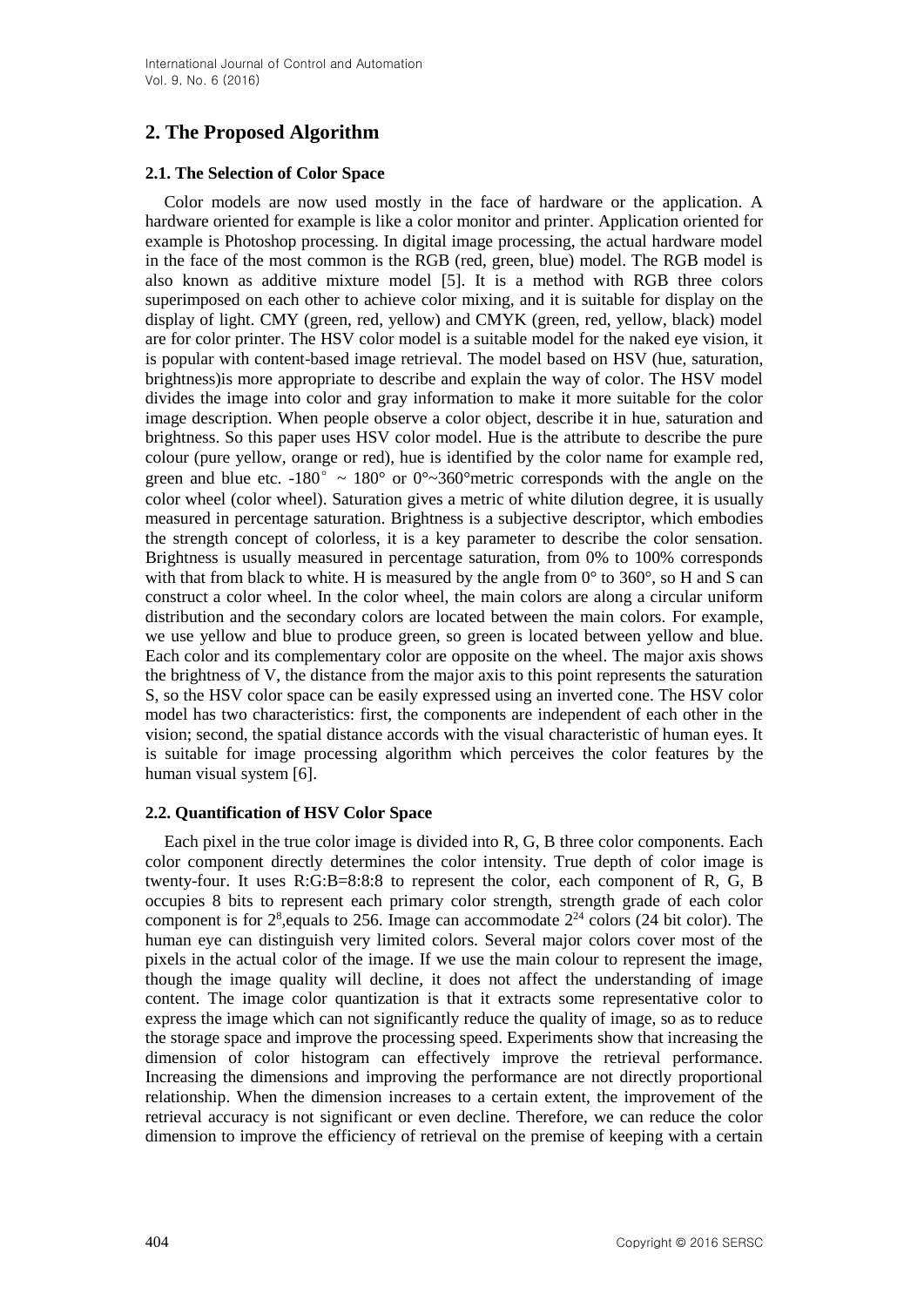precision. A good quantitative method is very important for color image processing. The quantized color space includes two aspects:

1) The quantified color set can well represent the original image and reduce the distortion as far as possible,

2) Construct the quantitative color look-up table.

The number of the quantized colo r handlers has a significant impact on the image retrieval. If the quantification is rough, using only a few colors to show will cause the retrieval effect bad, because it loses a lot of the color information. If quantification is very precise, the calculation quantity will increase efficiency of indexing and retrieval will reduce. When we quantify the HSV color space, we must consider the color similarity. Because the color space of human perception is not uniform, the color distribution along the axis is roughly divided into 6 spaces after the analysis of the color space, the saturation S is divided into 4 spaces, the brightness of V is divided into three spaces. Let S  $\epsilon \in [0,1]$ , V  $\epsilon \in [0,1]$ , then the quantitative results are as follows:

$$
H = \begin{cases} 0, H \in [331, 25] \\ 1, H \in [26, 85] \\ 2, H \in [86, 150] \\ 3, H \in [151, 210] \\ 4, H \in [211, 260] \\ 5, H \in [261, 330] \end{cases} S = \begin{cases} 0, S \in [0.0.25] \\ 1, S \in [0.26, 0.45] \\ 2, S \in [0.46, 0.65] \\ 3, S \in [0.66, 1] \end{cases} V = \begin{cases} 0, V \in [0, 0.30] \\ 1, V \in [0.31, 0.80] \\ 2, V \in [0.81, 1] \\ 2, V \in [0.81, 1] \end{cases}
$$
(1)

HSV color space is diveded into the LH\*LS\*LV intervals, among them, LH, LS and LV respectively indicate H, S and V quantization levels. It means that it is divided into 72 representative color interval, subsequent retrieval will divide the color of the image according to the method above. In order to reduce the handler number of feature vectors, we can synthesize the three color components, L=HQsQv+SQv+V[7], Where Qs and Qv are the quantification series, S and V of Qs=4, Qv=3, L is for the synthesis of the final results. Therefore,  $L=12H+3S+V$ . So H, S, V the three components distribute in the onedimensional vector, we reach the goal of dimension reduction. After that we get the quantized color image histogram that the horizontal axis represents color interval, the vertical axis represents proportion of the pixels's numbers which have the same color value in the image.

#### **2.3. Pretreatment Using Information Entropy**

This method calculates an arbitrary discrete information source entropy (average self information) using the concept of information entropy in information theory. Selfinformation is a random variable, it refers to the amount of information sent by an information. The amount of information of a message and its uncertainty has a direct relationship. The message is different, the amount of information they contain is different. The amount of self-information of any message can not represent the average information that the information source contains. It can not be used as the measure of the source information[8]. Therefore we define the mathematical expectation of self-information for the average amount of self information of the source which shows as below:

$$
H(x) = E[\log \frac{1}{p(a_i)}] = -\sum_{i=1}^{n} p(a_i) \log p(a_i)
$$
 (2)

The information entropy of source H is from the statistical characteristics of the source. It is the overall characteristic of sources. For a particular source, the information entropy is only one. Different sources have the different entropy,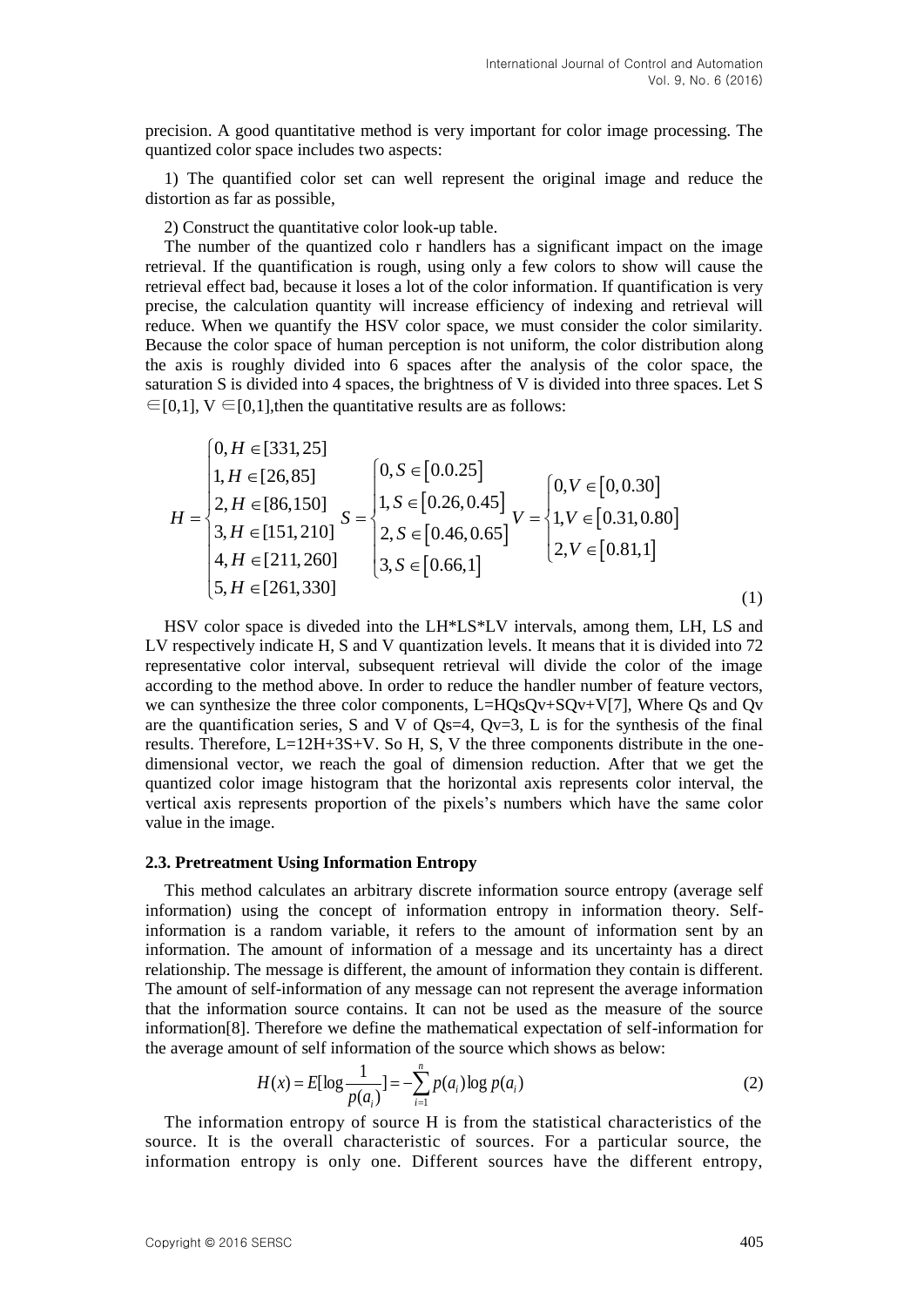because they have different statistical characteristics. The information entropy is represented by the symbol H generally, measured in bit. The uncertainty of the variable quantity is bigger, the entropy is bigger. For digital image, image entropy reflects how much the average amount of information is in the image. One dimensional information entropy of color image indicates the amount of information which is included by the aggregation of the image's color distribution features. Let  $P_i$  denote the ratio of pixels that the image color feature value is i. One dimensional entropy of image can be expressed as below:

$$
H = -\sum_{i=0}^{71} p_i \log p_i \tag{3}
$$

The biggest problem of histogram is that it does not express the space distribution characteristic of the image. In order to characterize the space image better, 2 -D entropy is introduced to image. This method adopts the mean of color eigenvalue in the neighborhood as the spatial features of the color distribution of the image pixel intensity, and it forms the two tuples with the pixel gray level of the image denoted by (i, j), where i denotes the color pixel values  $(0 \lt i \lt i \lt i \lt j)$ , j  $(0 \lt i \lt i \lt j)$ <=71)represents the color eigenvalue in the neighborhood.

$$
P_i = \frac{f(i,j)}{N^2} \tag{4}
$$

The above formula shows the integrated features of the pixel's color value and the surrounding pixels's color value, where  $f(i, j)$  is for the frequency of the characteristics of two tuples (i, j), and N is image's scale, so the entropy of two-dimensional discrete image is as below:

$$
H = -\sum_{i=0}^{71} P_{ij} \log P_{ij}
$$
 (5)

The 2-D image entropy reflects the comprehensive characteristics of the color distribution of the pixel's color information and the color distribution of pixel neighborhood.

#### **2.4. The Use of Regional Expansion Method**

To use the regional expansion method, we must solve three problems:

First, determine the number of region segmentation, and in each region select or determine a pixel to represent the correct color value, it is known as the seed point;

Second, select the meaningful features and neighborhood;

Third, determine the similarity criterion.

Among them, the first problem is to determine the number of rough segmentation before areas, and in each region we specify an initial growth point, for the color image, its basic feature is the color value. Neighborhood mode is the regional growing mode, generally refers to the pixel mode and neighborhood mode. Pixel method is generally four adjacent, regional mode is generally neighborhood. Similarity criterion is a region growing (or adjacent small region merging) condition. Finally, there is a growth arrest condition.

The following are instructions on how to solve the problem.

First, the number of selected area

In order to further strengthen the spatial information, we use the overlapped block mode of the image block as shown in Figure 1: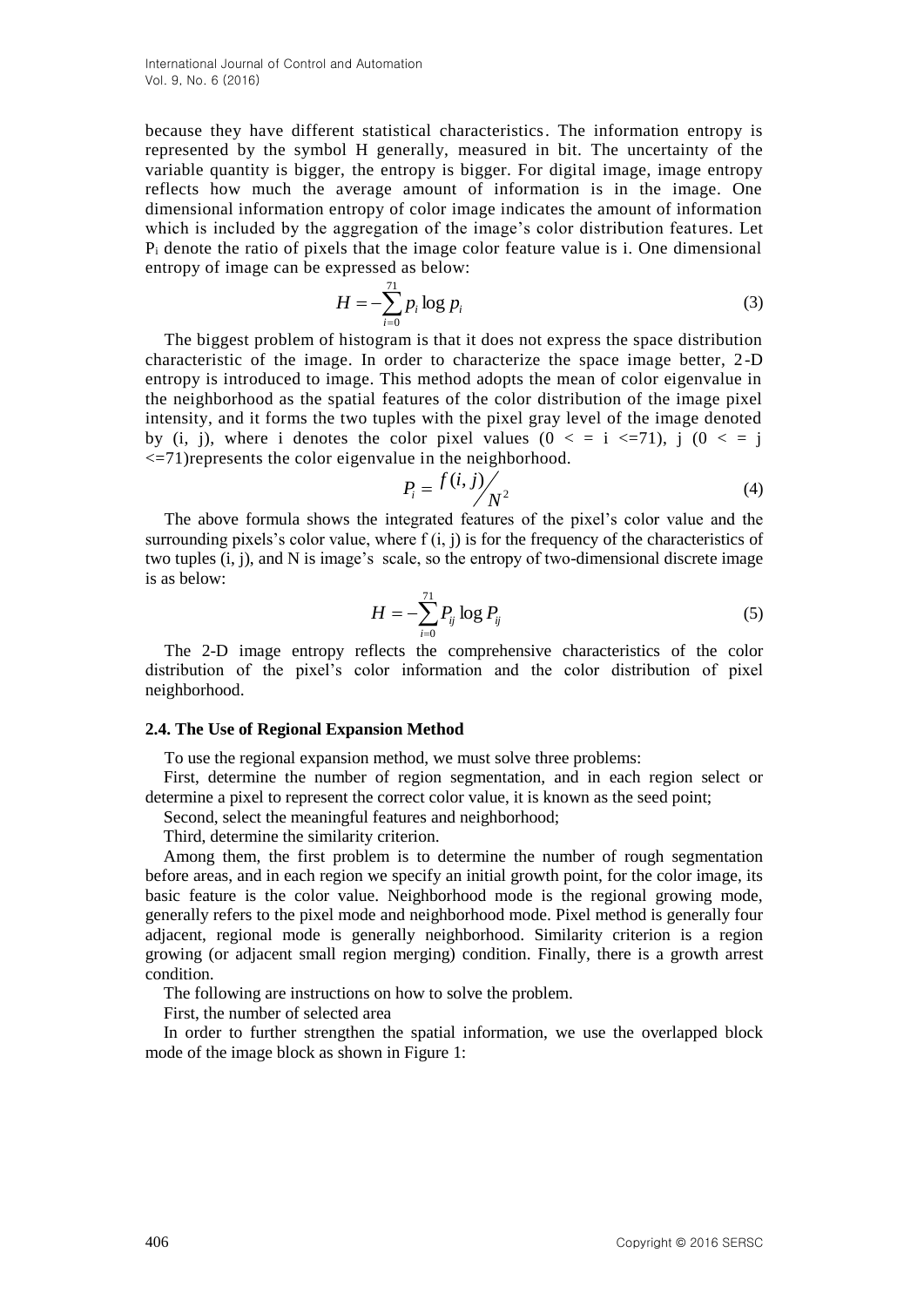| $\mathbf{p}$ | pб                    | p11 | p16 | p21 |
|--------------|-----------------------|-----|-----|-----|
| p2           | $\mathbf{n}^{\gamma}$ | p12 | p17 | n22 |
| р3           | р8                    | p13 | p18 | n23 |
| p4           | p9                    | p14 | p19 | n24 |
| рź           |                       | p15 | n20 |     |

**Figure 1. The Blocked Image**

The image is divided into blocks of  $5*5$ . The E, F, G, H are located on the left, on the top, on the right and on the bottom representative background. The body of the image is divided into A, B, C, D four parts, representing the image of the left part, the top part, the right part and the bottom part. In order to enhance the role of central region, A, B, C, D four parts are overlapped each other when division. The central part of the image P13 is contained in the four blocks repeately, it keeps the integrity. The width of E, F, G, H is narrow, generally speaking, the edge of the image does not contain a lot of useful information.

A=(p7、p8、p12、p13、p17、p18) B=(p8、p9、p13、p14、p18、p19) C=(p7、p8、p9、p12、p13、p14) D=(p12、p13、p14、p17、p18、p19) E=(p1, p6, p11, p16, p21)  $F=(p2, p3, p4)$ G=(p5、p10、p15、p20、p25) H=(p22、p23、p24) Second, the selection of the seed points

There are two ways to select the seed points: one is selected randomly; another is selected according to the feedback method. In this paper, in order to reduce the interference of noise pixel, we propose an algorithm to compute a seed point value according to the Pelaez which is the majority aggregation process. The method assigns the value of the same point large weights, to avoid the impact from the aggregation of a few different values. For example<sup>[9]</sup>, there is a set of data as follows:  $\{5, 5, 5, 5, 4, 3, 1, 1, 1\}$ , We find large differences in the values, the data that has the maximum value is most. The arithmetic mean of value nine pixels is 3.333, However, it can be found that more than half of the data are bigger than 4 after carefully analysis, We can obtain the comprehensive value of 4.014 after the majority of the aggregating process.

The majority aggregation process is as follows:

(1) Sort all the points according to the value and rank them as a group which has the same value;

(2) We take out a number from each group, then, we get the average value after average, and define the new number as a new group;

(3) delete a number from each group (not including the group generated on the second step ), if there is only one number in the group ,then the group contains none element after deleting, remove the group;

(4) Repeat steps (2) and (3), until there is only one group which has only one element, that element is the required seed point value.

We select the point which has the minimum difference from the seed point, grow from the start. According to predetermined similarity criteria[10], growing point receives (or mergers) its neighborhood (here the 8 neighborhood pixels), then the region grows. After growth the pixel is becoming a new growing point. We repeat this process until the region can not expand. So far, the process is over. The similarity criterion of the growth method is shown below: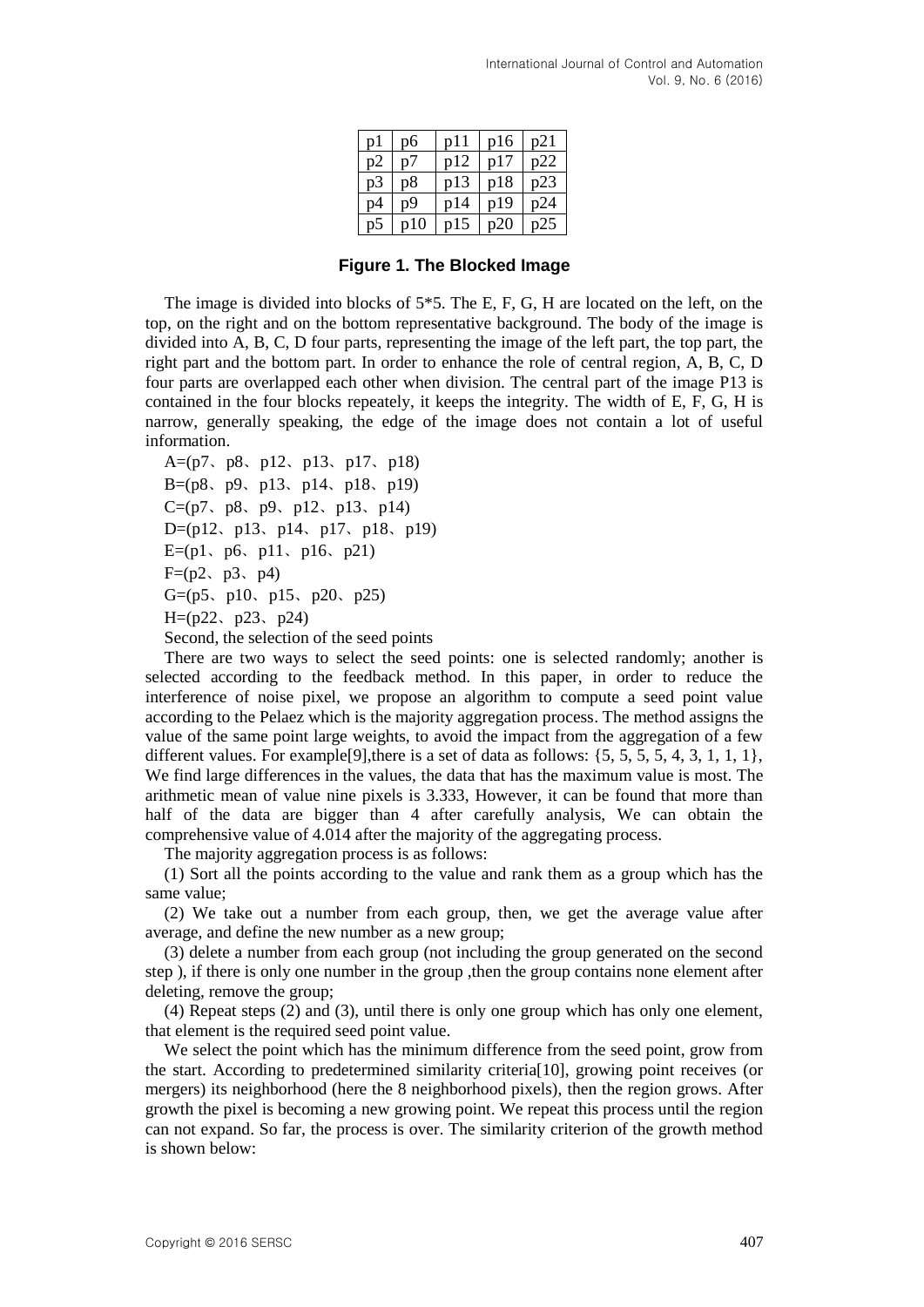International Journal of Control and Automation Vol. 9, No. 6 (2016)

$$
|f(m,n)-f(s,t)| \leq T_1 \tag{6}
$$

 $f(s,t)$  is the color value of the growing point (s, t),  $f(m,n)$  is the color value which is the neighborhood of point  $(m, n)$ ,  $T_1$  is the similarity threshold, because the color space is quantified, we take it 1.

For the segmented regions, we can calculate the centroid of the region. If we use the color value of each point  $(x, y)$  as the quality of the point, we can determine the centroid of the region, it is shown below:

$$
\overline{x} = \frac{\int_{-\infty}^{+\infty} \int_{-\infty}^{+\infty} x f(x, y) dx dy}{\int_{-\infty}^{+\infty} \int_{-\infty}^{+\infty} f(x, y) dx dy}
$$
\n
$$
\overline{y} = \frac{\int_{-\infty}^{+\infty} \int_{-\infty}^{+\infty} y f(x, y) dx dy}{\int_{-\infty}^{+\infty} \int_{-\infty}^{+\infty} f(x, y) dx dy}
$$
\n(7)

For each region, we calculate the variance of the color values in the region to represent the color distribution. In the calculation of variance, we take the seed point found above as the mean value. So we can get that shown below:

2

$$
D_i^2 = \frac{\sum (f_i(x, y) - \overline{f_i(x, y)})}{n}, (i = 1, 2, \dots, 8)
$$
 (8)

 $f_i(x, y)$  *is* the value of the seed point within the region,  $f_i(x, y)$  *is the value of* the pixel within the region.

The image retrieval steps based on color are in the following order:

(1) Convert the images in the image library from RGB color space to HSV space;

(2) Extract the color feature vector of image according to the spatial quantization method described previously;

(3) Calculate 1-D entropy and 2-D entropy of image;

(4) We use a sample image when retrieval, one-dimensional entropy and twodimensional entropy are calculated, here we can set the user feedback, in this study we set the difference of entropy between the image in the image library and the sample image 20%;

(5) Calculate the seed points of the sample image and images in the library;

(6) Calculate the centroid and the variance of each block of the image.

#### **2.5. Criterion of Similarity Measure**

In order to express the similarity between images, we use the sum of distance of centroids and the variance of the regions.

Suppose that there are I1 and I2 two images,  $(x_{i1}, y_{i1})$   $(i=1,2,...).8$ ) is the centroid of I1,  $D_{i_1}^2$  (i=1,2……8) is the variance of the regions.  $(\overline{x}_{i_2}, \overline{y}_{i_2})$  (i=1,2……8) is the centroid of I2,  $D_{i2}^2$  (i=1,2......8) is the variance of the regions. The distance between I1 and the I2 is that:

$$
L = \sum \left( \sqrt{\left(\overline{x_{i1}} - \overline{x_{i2}}\right)^2 + \left(\overline{y_{i1}} - \overline{y_{i2}}\right)^2} + \sqrt{\left|D_{i1}^2 - D_{i2}^2\right|} \right), (i = 1, 2, \dots, 8)
$$
(9)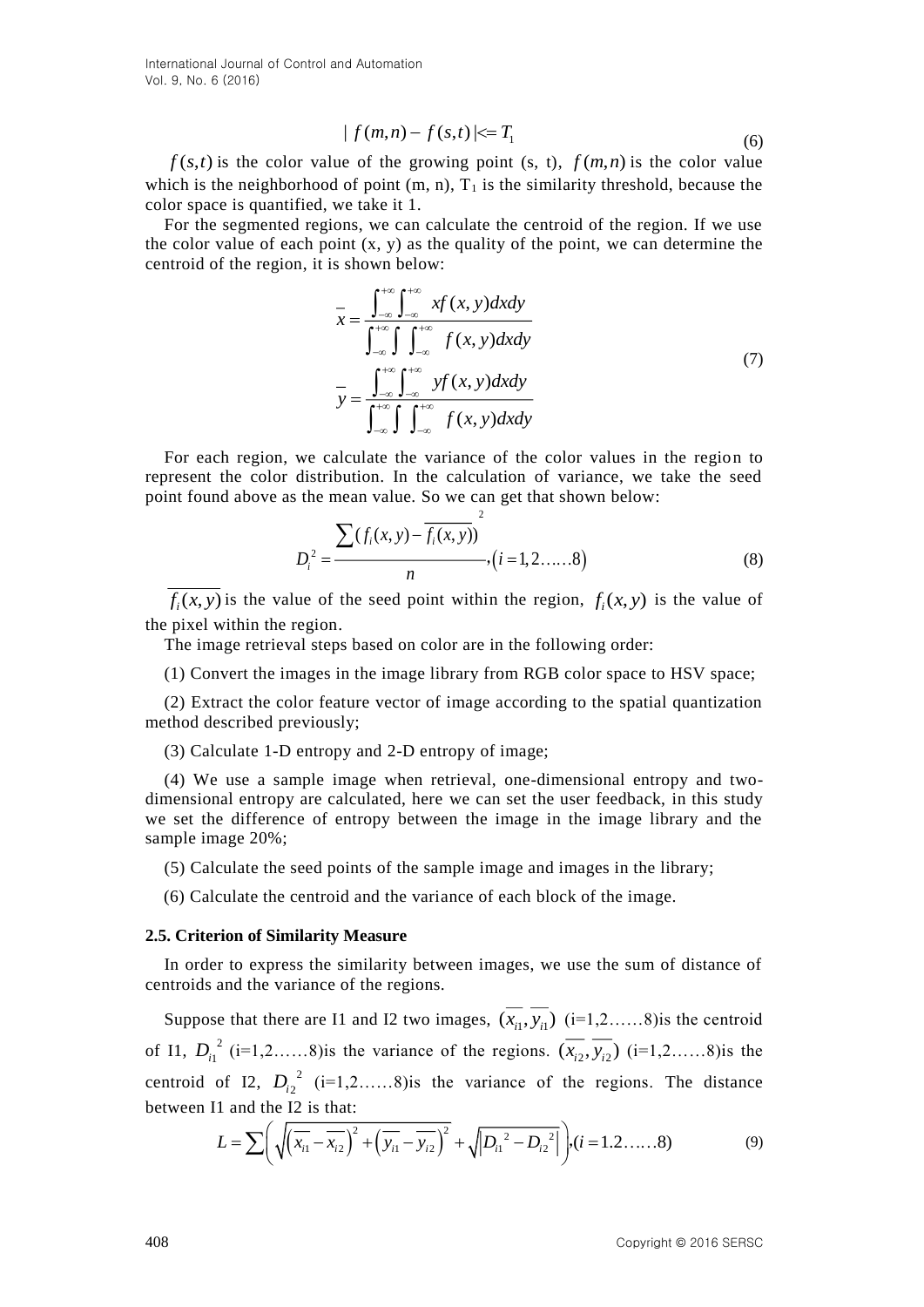### **3. Experimental Verification**

In order to test the effect of the algorithm, we use the standard test images from Corel image database. we choose 968 images as the test images and divide them to ten groups: people, seaside, building, bus, dinosaur, elephant, flower, deer, mountain, food. We use precision and recall to evaluate the effectiveness of the algorithm. We compared the proposed algorithm with Geostat algorithm in this paper. Figure 2 shows a retrieval result of two algorithms on the flowers. Figure 3 shows a retrieval result of two algorithms on the deer. Figure 4 shows the experimental data for two algorithms, here horizontal coordinate denotes the groups, the vertical coordinate denotes the precision or the recall.



**Figure 2. The Retrieval Result of the Flowers**



**Figure 3. The Retrieval Result of the Deer**

It can be seen that the retrieval precision and recall are improved through the survey results. This proves the effectiveness of the improved algorithm, but the algorithm is not effective for all image retrieval. For the flowers, deer which have the single color it has a good effect.



**Figure 4. The Comparison of Two Methods**

Because these background and image subject of the two types of image are clearer which is with the characteristics of block, and the difference between the background and main color is bigger, so the retrieval effect is better. On the contrary the retrieval effect on images of seaside, mountain is not ideal. Because the